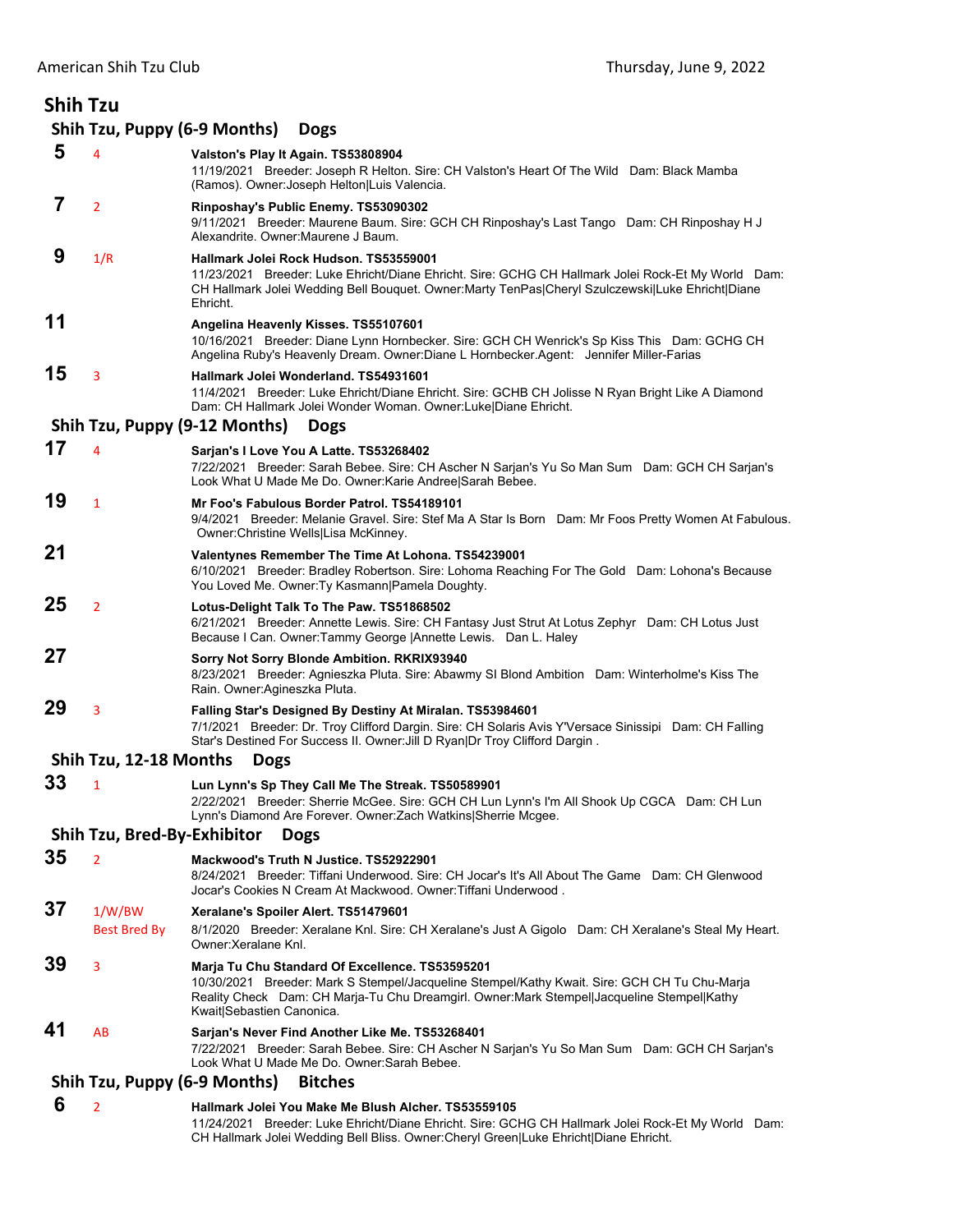| 8                                             |                          | Angelina Heavenly Love N' Kisses. TS55107603<br>10/16/2021 Breeder: Diane Lynn Hornbecker. Sire: GCH CH Wenrick's Sp Kiss This Dam: GCHG CH<br>Angelina Ruby's Heavenly Dream. Owner:Diane L Hornbecker.Agent: Jennifer Miller-Farias               |  |  |  |
|-----------------------------------------------|--------------------------|-----------------------------------------------------------------------------------------------------------------------------------------------------------------------------------------------------------------------------------------------------|--|--|--|
| 10                                            |                          | Zephyr Maybe Ms. Monroe. TS53755901<br>11/29/2021 Breeder: Danny L Haley. Sire: GCHB CH Zephyr Monogram Maybe Marcello Dam: CH Zephyr<br>Are You Looking At Me. Owner: DAN L HALEY.                                                                 |  |  |  |
| 12                                            | AB                       | Hallmark Jolei Sparkling Rose. TS53559106<br>11/24/2021 Breeder: Luke Ehricht/Diane Ehricht. Sire: GCHG CH Hallmark Jolei Rock-Et My World Dam:<br>CH Hallmark Jolei Wedding Bell Bliss. Owner: Luke Diane Ehricht.                                 |  |  |  |
| 14                                            | 4                        | Sarjan N Ascher's Ur A Gem. TS53269701<br>10/1/2021 Breeder: Sarah Bebee/Wendy Ascher. Sire: CH Sarjan's When I Was Ur Man Dam: Sarjan<br>Ascher's Good As H3II. Owner: Sarah Bebee Wendy Ascher.                                                   |  |  |  |
| 16                                            | 1/R<br><b>Best Puppy</b> | Zephyr Penny Nickel Sheza Dime. TS53755902<br>11/29/2021 Breeder: Danny L Haley. Sire: GCHB CH Zephyr Monogram Maybe Marcello Dam: CH Zephyr<br>Are You Looking At Me. Owner: Robyn Lilly.                                                          |  |  |  |
| 18                                            |                          | Lotus Shaken Not Stirred. TS53797601<br>11/14/2021 Breeder: Annette Lewis. Sire: CH Fantasy Just Strut At Lotus Zephyr Dam: CH Lotus The<br>Force Awakens. Owner: Annette Lewis.                                                                    |  |  |  |
| 22                                            | AB                       | Sarjan N Ascher's Chosen One. TS53155801<br>10/9/2021 Breeder: Wendy Ascher/Sarah Bebee. Sire: CH Sarjan's That's What I Like Dam: CH Ascher N<br>Sarjan's Finally. Owner: Sarah BebeelWendy Ascher.                                                |  |  |  |
| 24                                            | 3                        | Jocar's In Bloom At Palaquin. TS53153102<br>9/17/2021 Breeder: Carla R Johnson/Kara Headington. Sire: CH Daydream's Lover N' Venice At Intuition<br>Dam: Jocar's Pretty As A Flower. Owner: Barbara Brem Carla Johnson.                             |  |  |  |
| 30                                            |                          | Angelina Heavenly Kissed Angel. TS55107602<br>10/16/2021 Breeder: Diane Lynn Hornbecker. Sire: GCH CH Wenrick's Sp Kiss This Dam: GCHG CH<br>Angelina Ruby's Heavenly Dream. Owner:Diane L Hornbecker.Agent: Jennifer Miller-Farias                 |  |  |  |
|                                               |                          | Shih Tzu, Puppy (9-12 Months)<br><b>Bitches</b>                                                                                                                                                                                                     |  |  |  |
| 32                                            | $\overline{2}$           | Stacey B's Rebel Gypsy Soul. TS51505701<br>6/20/2021 Breeder: Stacey Bingham. Sire: Lex Br Logan Dam: Stacey B's Rock N' Roll Rebel.<br>Owner:Stacey Bingham.Agent: Jennifer Miller-Farias                                                          |  |  |  |
| 34                                            | AB                       | Falling Star's My Destiny Awaits!. TS53984604<br>7/1/2021 Breeder: Dr. Troy Clifford Dargin. Sire: CH Solaris Avis Y'Versace Sinissipi Dam: CH Falling<br>Star's Destined For Success II. Owner: Dr Troy Clifford Dargin.                           |  |  |  |
| 38                                            | $\mathbf{1}$             | Shoreland's Tybee Wendy's Perfect Storm. TS52894203<br>8/5/2021 Breeder: Edward Schott. Sire: CH Vaiden's Gaga Lover "Cooper" At Shoreland Dam:<br>Shorelands Beautiful Believer Gabby. Owner: Karen L Bey Wendy Paquette. Agent: Michelle Jones    |  |  |  |
| 40                                            | 3                        | Falling Star's Morning Glory At Vintage Garden. TS53984603<br>7/1/2021 Breeder: Dr. Troy Clifford Dargin. Sire: CH Solaris Avis Y'Versace Sinissipi Dam: CH Falling<br>Star's Destined For Success II. Owner: Lynn Flynn   Dr. Troy Clifford Dargin |  |  |  |
|                                               | Shih Tzu, 12-18 Months   | <b>Bitches</b>                                                                                                                                                                                                                                      |  |  |  |
| 44                                            | AB                       | Vanity Lake Sweet Symphony. TS51745101<br>12/14/2020 Breeder: Rodrigo de Souza Costa. Sire: CH Br Pepper's Rock This Country Dam: Vanity<br>Lake Dirty Dancing. Owner: manuel estevez.                                                              |  |  |  |
| 48                                            | 1                        | Intuition-Shengli In All My Wildest Dreams. TS52109901<br>4/6/2021 Breeder: Fernando Marquez/Kristie Miller. Sire: GCH CH Ultra's For The Thrill Of It All Dam: CH<br>INTUITION'S STILL LOOK N' FOR DREAMS. Owner: Kristie Miller Fernando Marquis. |  |  |  |
| 50                                            | AB                       | Yingsu N'Valston's Social Butterfly. TS50777602<br>3/8/2021 Breeder: Joseph R Helton. Sire: CH Yingsu's Don't Crash My Party Dam: Black Mamba<br>(Ramos). Owner: Michelle Jones Mackenzie Jones Mackenzie Jones.                                    |  |  |  |
| <b>Bitches</b><br>Shih Tzu, Bred-By-Exhibitor |                          |                                                                                                                                                                                                                                                     |  |  |  |
| 52                                            | $\overline{2}$           | Jocars At Peace. TS53153101<br>9/17/2021 Breeder: Carla R Johnson/Kara Headington. Sire: CH Daydream's Lover N' Venice At Intuition<br>Dam: Jocar's Pretty As A Flower. Owner: Carla R Johnson.                                                     |  |  |  |
| 54                                            | AB                       | Mr Foo's N Wenrick All American Girl. TS52324402<br>7/3/2021 Breeder: Wendy Paquette/Richard Paquette/Lisa McKinney. Sire: GCHB CH Wenrick's Life In<br>The Fast Lane Dam: CH Wenrick's Believe In The Music. Owner: Lisa McKinney Christine Wells. |  |  |  |
| 56                                            | AB                       | Xeralane's Quintessential. TS50963902<br>5/30/2021 Breeder: Xeralane Knl. Sire: CH Xeralane's Quintessential Angel Dam: Xeralane's Steal My<br>Faith. Owner: Xeralane Knl.                                                                          |  |  |  |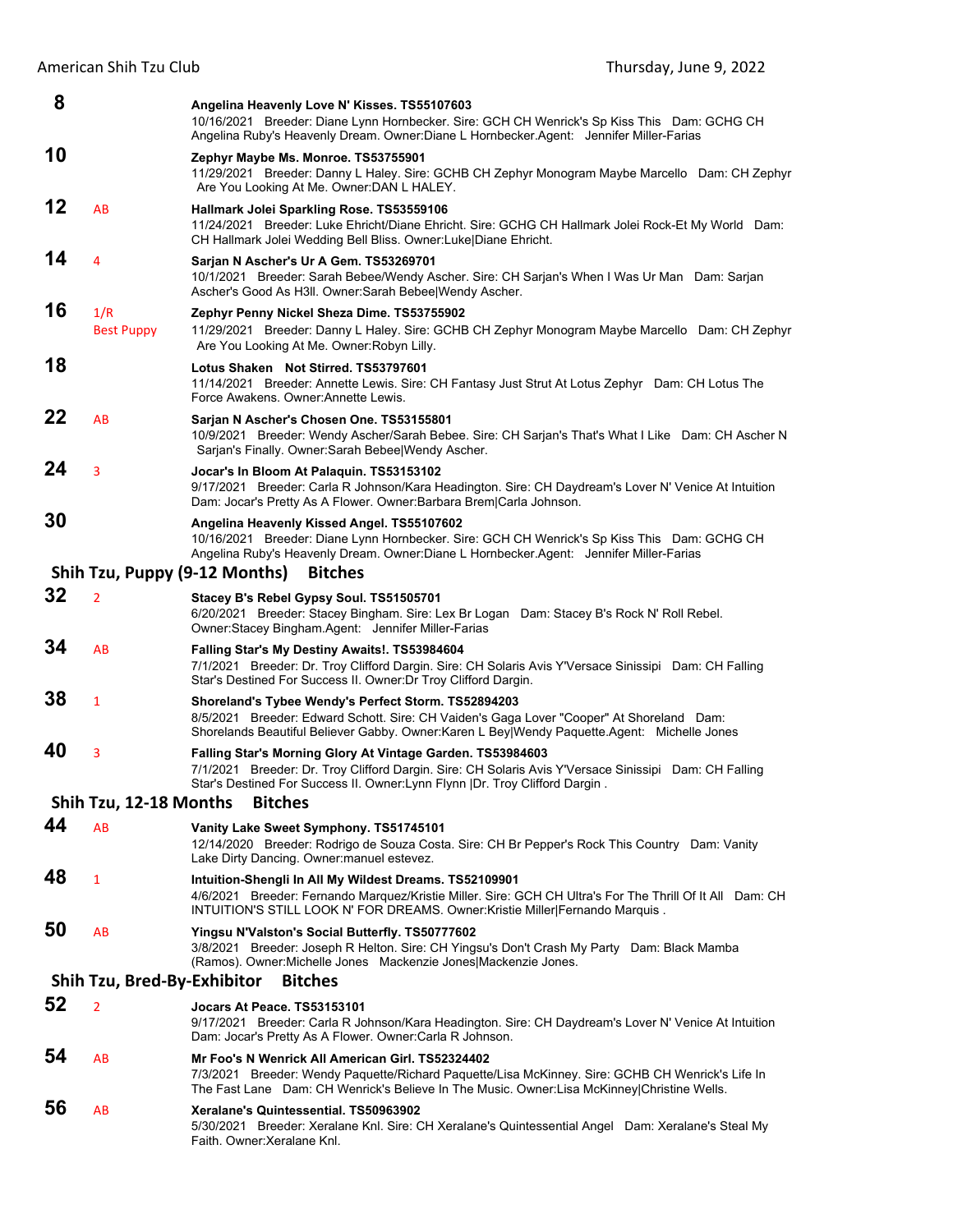| 58 | $\mathbf{1}$                   | Intuition's Gone In 60 Seconds, TS52368301<br>5/31/2021 Breeder: Kristie Miller/Rocky M Miller. Sire: CH Daydream's Lover N' Venice At Intuition Dam:<br>CH Intuition's Light Up My Night. Owner: Kristie Miller Rocky Miller.                           |
|----|--------------------------------|----------------------------------------------------------------------------------------------------------------------------------------------------------------------------------------------------------------------------------------------------------|
| 60 | 3                              | Mr Foo's Who U Call N Grumpy. TS51183301<br>4/16/2021 Breeder: Lisa McKinney/Christine Wells. Sire: GCH CH Mr Foo's Grumpy But Ain't No Grouch<br>Dam: CH Mr Foo's Holiday Secret. Owner: Christine Wells Lisa McKinney.                                 |
| 64 | 4                              | Miralan's Wild Heart. TS54606001<br>10/16/2021 Breeder: Jill D Ryan. Sire: Falling Star's Let It Be Known Dam: GCH CH Poinsur Dvizhen<br>Empire Vins. Owner: Jill D Ryan.                                                                                |
|    | Shih Tzu, Open                 | <b>Bitches</b>                                                                                                                                                                                                                                           |
| 66 | $\overline{2}$                 | Wenrick's Colors To Believe, TS51724401<br>6/14/2021 Breeder: Wendy Paquette/Wendy Paquette/Wendy Paquette/Wendy Paquette. Sire: GCH CH<br>Wenrick's Make Believe Dam: CH Wenrick's Believe Me It's True. Owner: Wendy Paquette.                         |
| 68 | 3                              | Praetorian's T' Show Must Go On. TS50484101<br>4/14/2021 Breeder: Vicki Cooper/Karen Diane Millard. Sire: CH Xeralane's Steal The Show Dam: CH<br>Praetorian's "Fashionista". Owner: Vicki Cooper Karen Millard.                                         |
| 70 | 1/W<br><b>OHBB</b>             | Daydream Intuition Summer Night Lullaby At Jen'S. TS51442402<br>5/7/2021 Breeder: Cindy E Titus. Sire: CH Intuition's In The Still Of The Night Dam: CH Daydream's Love<br>Me Tender, Owner: Jennifer and Sasha Heiken.                                  |
|    | <b>Shih Tzu, Best of Breed</b> |                                                                                                                                                                                                                                                          |
| 36 | <b>SEL</b>                     | CH Jolisse N Calee Hallelujah. TS52643301<br>6/23/2021 Breeder: Jocelyn Fuertes. Sire: GCH CH Jolisse Special Design Dam: Jolisse Too Hot To<br>Handle Of Mondoshawan, Owner:Cara Helfrich,                                                              |
| 42 | <b>OS</b>                      | Lun Lynn's Kiss My Grits. TS50590001<br>3/8/2021 Breeder: Sherrie McGee. Sire: CH Lun Lynn's S'mor Of Da Cool Stuff CGCA Dam: GCH CH Lun<br>Lynn's Kiss Me Quick. Owner: Zach Watkins Sherrie McGee.                                                     |
| 43 |                                | Jedoll Unbreakable Kiss, TS51488901<br>4/3/2021 Breeder: Runchana Lertsirisumpun. Sire: GCH CH Wenrick's N'Opals Kissing Memories Dam:<br>New Heavens Valston's Unbreakable. Owner: Alfredo Vanegas.                                                     |
| 49 |                                | CH Sarjan N Ascher's What'D I Miss. TS53269101<br>8/3/2021 Breeder: Wendy Ascher/Sarah Bebee. Sire: GCH CH Sarjan's America Runs Dam: CH Ascher<br>N Sarjan's Blame It On The Mistletoe. Owner: Sarah Bebee Wendy Ascher April McGuire.                  |
| 51 |                                | Sarjan's Wild Thing! CGC. TS50389501<br>1/3/2021 Breeder: Wendy Ascher/Sarah Bebee. Sire: CH Sarjan's When I Was Ur Man Dam: CH Ascher<br>N Sarjan's Blame It On The Mistletoe. Owner: marie margaritis Sarah Bebee.                                     |
| 53 | <b>BB</b>                      | GCHB CH Hallmark Jolei Out Of This World, TS51383601<br>10/20/2020 Breeder: Luke Ehricht/Diane Ehricht. Sire: GCHG CH Hallmark Jolei Rock-Et My World Dam:<br>CH Hallmark Jolei Wedding Bell Bliss. Owner: Luke Diane Ehricht.                           |
| 55 |                                | GCHB CH Xeralane's Just Like That. TS41477501<br>10/5/2018 Breeder: Xeralane Knl. Sire: CH Xeralane's Just Do It Dam: Xeralane's Snow Angel.<br>Owner: Xeralane Kennel.                                                                                  |
| 57 |                                | GCHS CH Zephyr Irresistibly Wicked. TS44290001<br>9/10/2019 Breeder: Dan L. Haley/Anna V Maybin. Sire: GCHG CH Zephyr Irresistible Dam: GCHS CH<br>Lohona Zephyr Reason To Believe. Owner: DAN L HALEY.                                                  |
| 59 |                                | GCHB CH Jolisse N Ryan Bright Like A Diamond. TS47664001<br>7/25/2020 Breeder: Jessica Ryan. Sire: Zerozeroseven Mondoshawan Oziresun Dam: CH Ryan's I<br>Believe N Miracle'S. Owner: Jocelyn Fuertes. Agent: Jennifer Miller-Farias                     |
| 61 |                                | CH Aka's Heist Your Heart. TS51993702<br>7/8/2021 Breeder: Alison Rose. Sire: CH Lun Lynn's S'mor Of Da Cool Stuff CGCA Dam: GCH CH Lun<br>Lynn's Pretty Peggy Sue At AKA. Owner: Alison Rose.                                                           |
| 63 | AB                             | CH Xeralane's Quintessence. TS50963901<br>5/30/2021 Breeder: Xeralane Knl. Sire: CH Xeralane's Quintessential Angel Dam: Xeralane's Steal My<br>Faith. Owner: Xeralane Knl.                                                                              |
| 65 | SEL                            | GCHB CH Marja-Tu Chu Singular Sensation. TS46320201<br>3/19/2020 Breeder: Mark S Stempel/Jacqueline Stempel/Kathy Kwait. Sire: CH Tu Chu-Marja Sun Beam<br>Dam: GCHB CH Marja-Tu Chu Single Strand. Owner: Mark Stempel Jacqueline Stempel  Kathy Kwait. |
| 67 | AB                             | GCH CH Xeralane's Go Out With A Bang. TS50119101<br>10/19/2020 Breeder: Xeralane Knl. Sire: CH Xeralane's Just A Gigolo Dam: CH Xeralane's Magnificent<br>Thunder. Owner: Xeralane Knl. Agent: Adrian Agard                                              |
| 72 |                                | CH Sabar & Starfire Diamonds In The Sky. TS52091902<br>6/13/2021 Breeder: Lorra Craig. Sire: CH Starfire & Sabar's Armani Trademark Dam: Sabars Tigerlily Of<br>Cricket Ridge. Owner:Lorra Craig Kelly J Norrish.                                        |